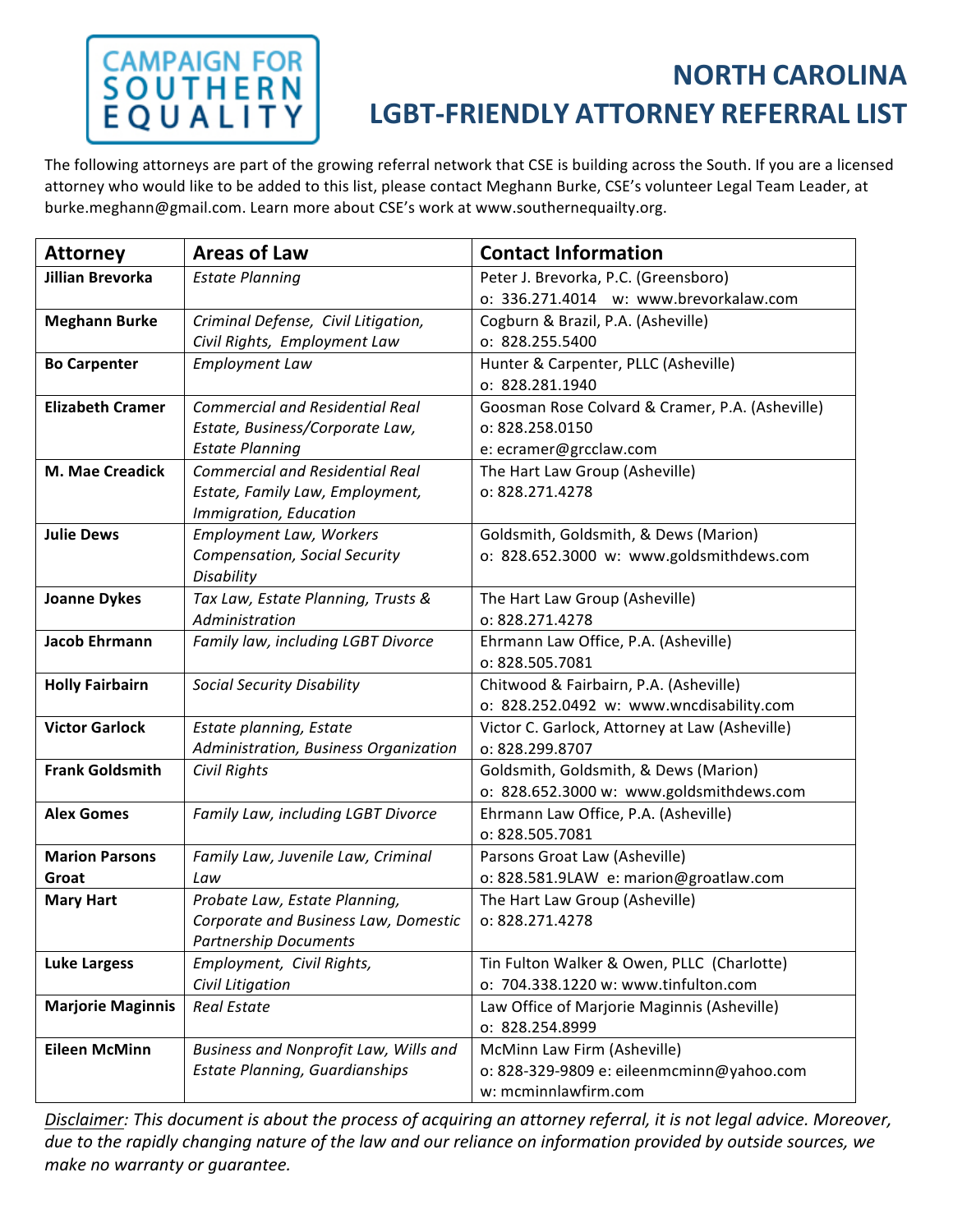### **CAMPAIGN FOR<br>S Q U T H E R N** E<sub>Q</sub>

#### **NORTH CAROLINA**

#### **LGBT‐FRIENDLY ATTORNEY REFERRAL LIST**

| <b>Attorney</b>          | <b>Areas of Law</b>                            | <b>Contact Information</b>                     |
|--------------------------|------------------------------------------------|------------------------------------------------|
| <b>Cheri Patrick</b>     | <b>Family Law</b>                              | The Law Office of Cheri Patrick (Durham)       |
|                          |                                                | o: 919.956.7171                                |
| <b>Shannon Phillips</b>  | <b>Estate Planning, Estate</b>                 | The Dungan Law Firm, P.A. (Asheville)          |
|                          | Administration, Taxation, Real Estate          | o: 828.254.4778 e: sphillips@dunganlaw.com     |
|                          | Law, Immigration                               |                                                |
| <b>PJ Roth</b>           | Employment Law, Civil Rights                   | Marshall, Roth, & Gregory, P.C. (Asheville)    |
|                          |                                                | o: 828.281.2100 w: www.mrglawfirm.com          |
| <b>Susan Russo Klein</b> | Elder Law                                      | Law Office of Susan Russo Klein (Asheville)    |
|                          |                                                | o: 828.301.9417 w: www.russokleinlaw.com/      |
| <b>Heidi Stewart</b>     | Estate Planning & Probate, Family              | The Heidi Stewart Law Firm (Asheville)         |
|                          | Law,                                           | o: 828.255.6030 w: www.heidistewart.com        |
|                          | <b>Business Law</b>                            |                                                |
| Andrew                   | Juvenile Defense, Parenting Rights,            | Law Office of Andrew H. Stevenson, PLLC        |
| <b>Stevenson</b>         | and Criminal Defense                           | (Weaverville)                                  |
|                          |                                                | o: 828.367.7081 e: andrew@ahstevensonlegal.com |
| <b>Jake Sussman</b>      | Criminal Defense, Civil Rights                 | Tin Fulton Walker & Owen, PLLC (Charlotte)     |
|                          |                                                | o: 704.338.1220 w: www.tinfulton.com           |
| <b>Natalie Teague</b>    | Immigration                                    | Teague Immigration Law Office (Asheville)      |
|                          |                                                | 0:828.277.5297                                 |
| <b>Sharon Thompson</b>   | <b>Family Law</b>                              | Sharon Thompson Law Group (Durham)             |
|                          |                                                | o: 919.688.9646 w: www.stlawgroup.com          |
| <b>Margaret Toms</b>     | <b>Real Estate</b>                             | The Hart Law Group (Asheville)                 |
|                          |                                                | 0:828.271.4278                                 |
| <b>Connie J. Vetter</b>  | <b>Estate Planning, Parenting</b>              | Law Offices of Connie J. Vetter (Charlotte)    |
|                          | Agreements, Adoption, Name Changes             | o: 704.333.4000 w: www.cjvlaw.com              |
| <b>Aaron Walker</b>      | Criminal Defense, Family Law,                  | Aaron G. Walker, P.A. (Marion)                 |
|                          | Civil Litigation                               | o: 828.652.2441 e: aaron.g.walker.pa@gmail.com |
| <b>Diane Walton</b>      | Family Law (esp. parenting rights),            | Walton Law Office (Asheville)                  |
|                          | Relationship Documents, Name                   | o: 828.255.1963 w: www.waltonlawoffice.com     |
|                          | Changes, Juvenile Cases                        |                                                |
| <b>Bradley J.</b>        | <b>Estate Planning &amp; Probate,</b>          | Weidemann Law Firm, P.C. (Winston-Salem)       |
| Weidemann                | Family Law, Criminal Defense,                  | o: 336.725.8557                                |
|                          | Juvenile Cases                                 |                                                |
| John Kenneth             | Real Estate, Estate Planning &                 | The Law Office of John K. White, Jr. (Arden)   |
| White, Jr.               | Probate, Litigation, and Family Law            | o: 828.490.4027 w: www.jkwhitelaw.com          |
|                          |                                                |                                                |
|                          | LGBT-FRIENDLY ADVOCACY AND LEGAL ORGANIZATIONS |                                                |
| <b>Pisgah Legal</b>      | LGBT-friendly legal services for               | 828.253.0406 or toll free 1.800.489.6144       |
| <b>Services</b>          | income-qualifying people across                | www.pisgahlegal.org/programs/how-to-get-help   |
|                          | Western NC                                     |                                                |
| <b>WNCHS Trans</b>       | Physical and mental health services;           | Allister Styan, Coordinator: astyan@wncchs.org |
| <b>Health Program</b>    | case management; serving                       | 828-285-0622, Ext. 2303                        |

*Disclaimer: This document is about the process of acquiring an attorney referral, it is not legal advice. Moreover, due to the rapidly changing nature of the law and our reliance on information provided by outside sources, we make no warranty or guarantee.*